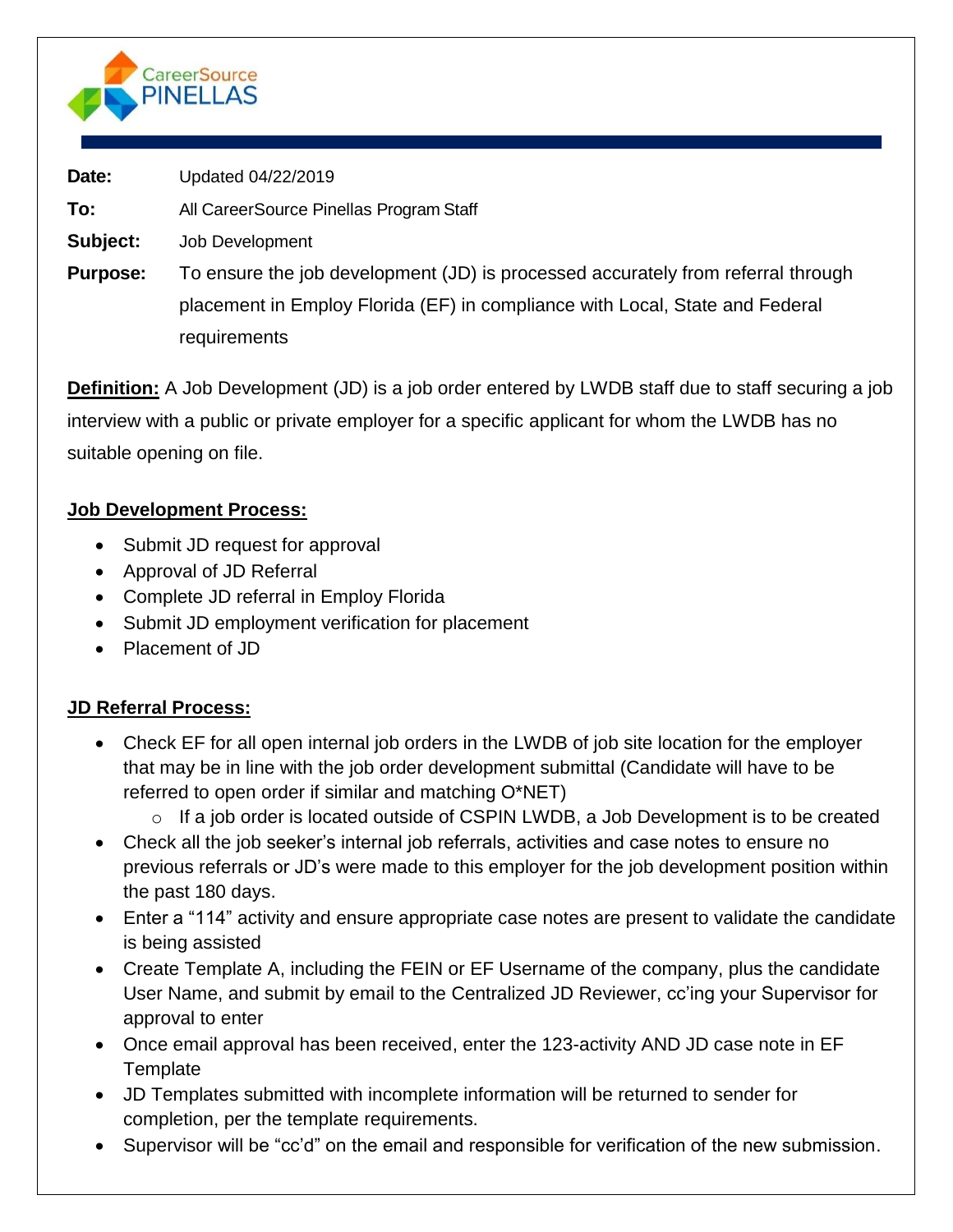### *Template A:*

| Subject Line of Email: JD Service - Candidate Name - Last 4 SSN                       |    |                                    |
|---------------------------------------------------------------------------------------|----|------------------------------------|
| <b>Username: MYUSERNAMEIS</b>                                                         |    | <b>State ID: 14000000</b>          |
| <b>User ID: 10000000</b>                                                              |    | <b>Phone: 727-999-9999</b>         |
| <b>Last 4 SSN: 0000</b>                                                               |    | <b>Address: 13805 58th St N</b>    |
| Individual's Name: LAST NAME, FIRST NAME                                              |    | Email Address: noemail@noemail.com |
| Subject Line of Case Note: JD Svc - "Insert Employer Name" (Ex: JD Svc - Burger King) |    |                                    |
| <b>Employer Name:</b>                                                                 |    |                                    |
| <b>Employer Address:</b>                                                              |    |                                    |
| <b>Employer Contact Name &amp; Title:</b>                                             |    |                                    |
| <b>Employer Contact Number:</b>                                                       |    |                                    |
| <b>JD Date:</b>                                                                       |    |                                    |
| <b>Job/Position Title:</b>                                                            |    |                                    |
| <b>Outcome:</b> Insert (1) One of three options below:                                |    |                                    |
| lob Interview on "Insert Date"<br>$\bullet$                                           |    |                                    |
| Employer accepted resume(s); will follow up or contact in a few days                  |    |                                    |
| Employer not hiring at this time; will retain resume(s) for six months<br>$\bullet$   |    |                                    |
|                                                                                       |    |                                    |
| No suitable positions with employer present in EF.                                    |    |                                    |
| COMPANY FEI/EIN Number 39-1929719                                                     | OR | EF Username: Worknet1              |

#### **JD Placement Process:**

- Verify with your job seeker and/or employer that the customer has obtained and started employment, and complete the template below
- Include employer and job seeker's "titles" in the grid prior to sending over the Employment Verification
- Forward the JD approval email received from the Centralized JD Reviewer and copy, paste the completed Template B on top, and email to the Centralized JD Reviewer, cc'ing your Supervisor

#### *Template B*

| <b>Candidate First and Last Name:</b>                    |
|----------------------------------------------------------|
| <b>Candidate Last 4 SSN:</b>                             |
| <b>Employer Name:</b>                                    |
| <b>Employer Address:</b>                                 |
| <b>Employer Contact Name &amp; Title:</b>                |
| <b>Employer Contact Number:</b>                          |
| <b>JD Date:</b>                                          |
| <b>Job/Position Title:</b>                               |
| <b>Start Date:</b>                                       |
| Salary:                                                  |
| <b>Verified by:</b> Insert (1) One of two options below: |
|                                                          |

- *Candidate Name & Title (Ex: John Doe, Job Seeker)*
- *Employer Contact Name & Title (Ex: Jane Williams, HR Manager)*